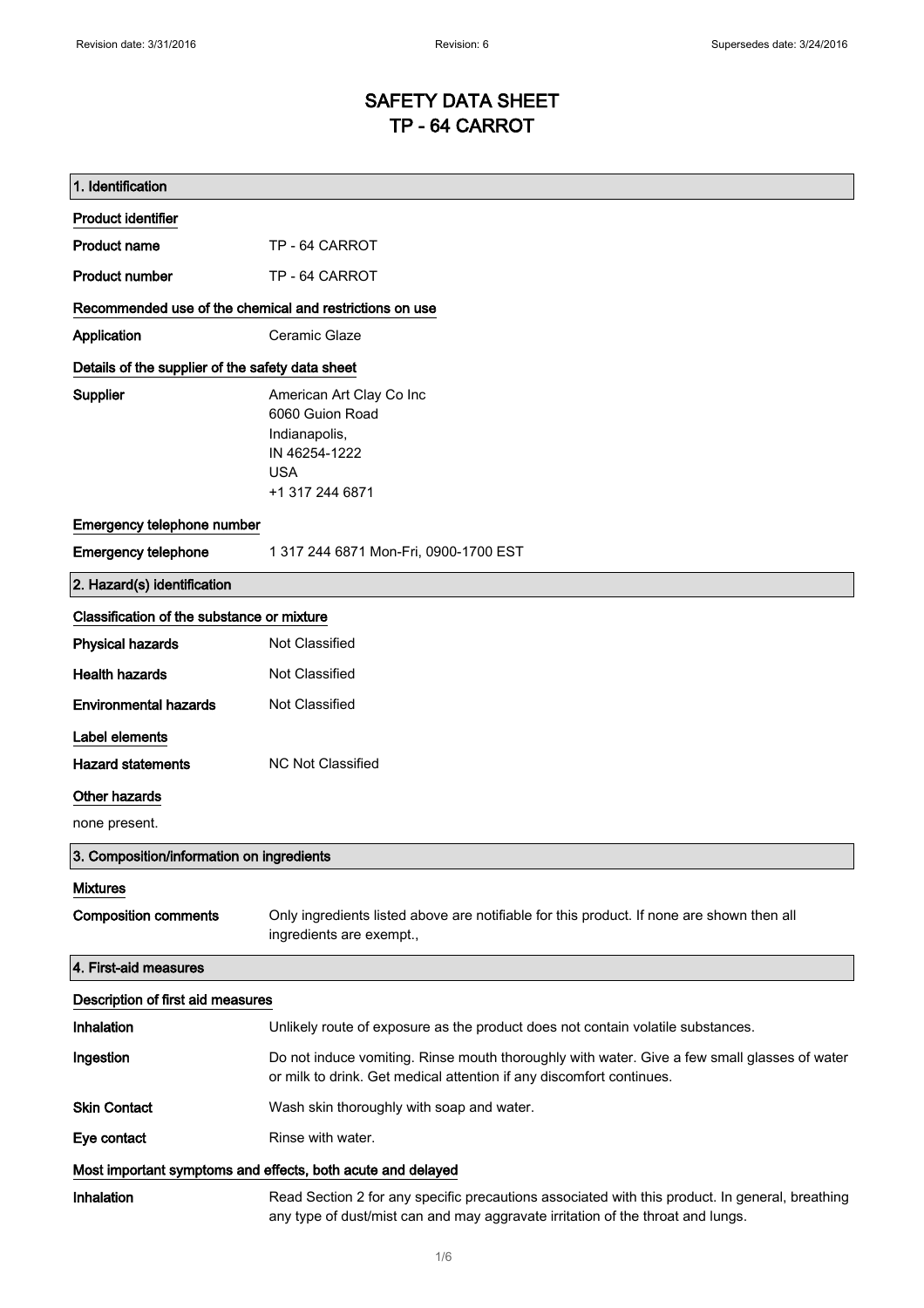| Ingestion                                                    | Read Section 2 for any specific precautions associated with the use of this product. Products<br>with specific warnings about ingestion will give guidance there.                                                                                                                                           |
|--------------------------------------------------------------|-------------------------------------------------------------------------------------------------------------------------------------------------------------------------------------------------------------------------------------------------------------------------------------------------------------|
| Skin contact                                                 | Read Section 2 for any specific precautions associated with the use of this product. In general<br>most ceramic glazes, clays and special products will tend to have a drying effect on the skin<br>and may cause some sensitivity to users with sensitive skin.                                            |
| Eye contact                                                  | Read Section 2 for any specific precautions associated with the use of this product. In general<br>most ceramic and special products contain materials that maybe abrasive to eyes. Keeping<br>materials from contacting the eyes is prudent. If contact does occur, flush with clean water, do<br>not rub. |
|                                                              | Indication of immediate medical attention and special treatment needed                                                                                                                                                                                                                                      |
| Notes for the doctor                                         | Treat symptomatically.                                                                                                                                                                                                                                                                                      |
| 5. Fire-fighting measures                                    |                                                                                                                                                                                                                                                                                                             |
| <b>Extinguishing media</b>                                   |                                                                                                                                                                                                                                                                                                             |
| Suitable extinguishing media                                 | Use fire-extinguishing media suitable for the surrounding fire.                                                                                                                                                                                                                                             |
| Special hazards arising from the substance or mixture        |                                                                                                                                                                                                                                                                                                             |
| Specific hazards                                             | The product is not believed to present a hazard due to its physical nature.                                                                                                                                                                                                                                 |
| <b>Advice for firefighters</b>                               |                                                                                                                                                                                                                                                                                                             |
| Special protective equipment<br>for firefighters             | Use protective equipment appropriate for surrounding materials.                                                                                                                                                                                                                                             |
| 6. Accidental release measures                               |                                                                                                                                                                                                                                                                                                             |
|                                                              |                                                                                                                                                                                                                                                                                                             |
|                                                              | Personal precautions, protective equipment and emergency procedures                                                                                                                                                                                                                                         |
| <b>Personal precautions</b>                                  | For personal protection, see Section 8.                                                                                                                                                                                                                                                                     |
| <b>Environmental precautions</b>                             |                                                                                                                                                                                                                                                                                                             |
| <b>Environmental precautions</b>                             | Please read Section 2 completely. If any environmental warnings such as; H411 or H412 are<br>listed in Section 2, please use appropriate procedures when disposing of product and<br>container. Do not put materials into waterways or sewers.                                                              |
| Methods and material for containment and cleaning up         |                                                                                                                                                                                                                                                                                                             |
| Methods for cleaning up                                      | Collect spillage for reclamation or absorb in vermiculite, dry sand or similar material.                                                                                                                                                                                                                    |
| Reference to other sections                                  | For waste disposal, see Section 13. For personal protection, see Section 8.                                                                                                                                                                                                                                 |
| 7. Handling and storage                                      |                                                                                                                                                                                                                                                                                                             |
| Precautions for safe handling                                |                                                                                                                                                                                                                                                                                                             |
| Usage precautions                                            | Read label before use. Do not eat, drink or smoke when using this product. Good personal<br>hygiene procedures should be implemented. Wash hands and any other contaminated areas<br>of the body with soap and water before leaving the work site.                                                          |
| Conditions for safe storage, including any incompatibilities |                                                                                                                                                                                                                                                                                                             |
| <b>Storage precautions</b>                                   | Store in tightly-closed, original container in a dry and cool place.                                                                                                                                                                                                                                        |
| Specific end uses(s)                                         |                                                                                                                                                                                                                                                                                                             |
| Specific end use(s)                                          | The identified uses for this product are detailed in Section 1.2.                                                                                                                                                                                                                                           |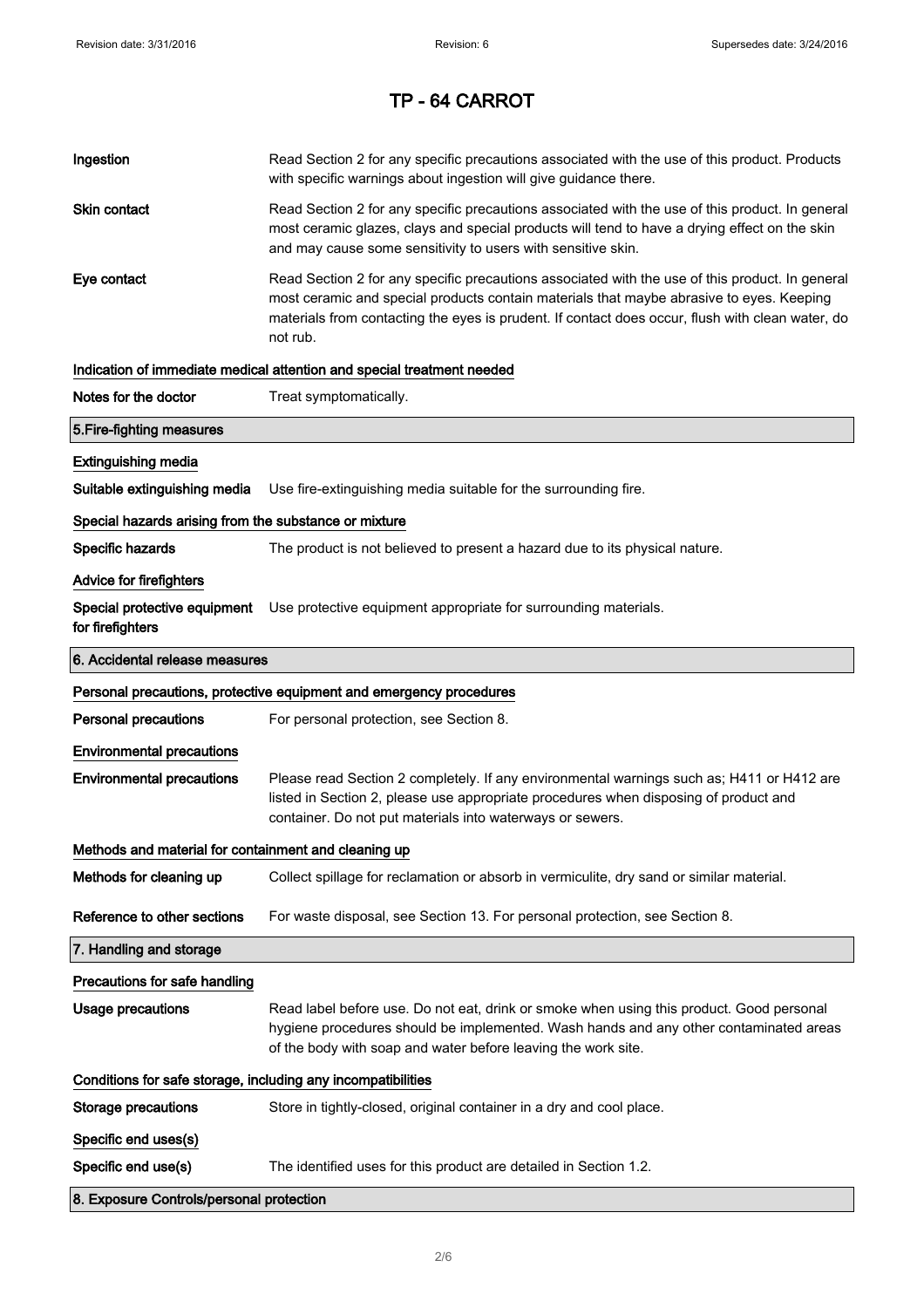| Ingredient comments                 | Only ingredients listed n Section 3 are notifiable for this product. If none are shown then all<br>ingredients are exempt.                                                                                           |
|-------------------------------------|----------------------------------------------------------------------------------------------------------------------------------------------------------------------------------------------------------------------|
| <b>Exposure controls</b>            |                                                                                                                                                                                                                      |
| Appropriate engineering<br>controls | No specific ventilations requirements unless the "FAN" pictogram is shown above or specified<br>in Section 2.                                                                                                        |
| Eye/face protection                 | No specific eye protection required unless the "EYE PROTECTION" pictogram is shown<br>above or specified in Section 2.                                                                                               |
| Hand protection                     | No specific hand protection required unless the "HAND PROTECTION" pictogram is shown<br>above or specified in Section 2.                                                                                             |
| Hygiene measures                    | Using good personal hygiene practices is always appropriate. Keeping a clean work space,<br>cleaning up properly when done, and not eating, drinking or smoking when using this product.                             |
| <b>Respiratory protection</b>       | No specific respiratory protection required unless the "RESPIRATOR" pictogram is shown<br>above or specified in Section 2. Using the appropriate certified protection for the operation is<br>important if required. |

### 9. Physical and Chemical Properties

## Information on basic physical and chemical properties

| Appearance                                      | Colored liquid.           |
|-------------------------------------------------|---------------------------|
| Color                                           | Various colors.           |
| Odor                                            | Almost odorless.          |
| <b>Odor threshold</b>                           | No information available. |
| рH                                              | 6-8                       |
| <b>Melting point</b>                            | No information available. |
| Initial boiling point and range                 | No information available. |
| Flash point                                     | No information available. |
| <b>Evaporation rate</b>                         | No information available. |
| Flammability (solid, gas)                       | No information available. |
| Upper/lower flammability or<br>explosive limits | No information available. |
| Vapour pressure                                 | No information available. |
| <b>Relative density</b>                         | Greater than 1.0          |
| Solubility(ies)                                 | Not applicable.           |
| <b>Partition coefficient</b>                    | No information available. |
| <b>Auto-ignition temperature</b>                | Not applicable.           |
| <b>Decomposition Temperature</b>                | No information available. |
| <b>Viscosity</b>                                | No information available. |
| <b>Explosive properties</b>                     | none                      |
| <b>Oxidising properties</b>                     | none                      |
| <b>Other information</b>                        | Not applicable.           |

#### 3/ 6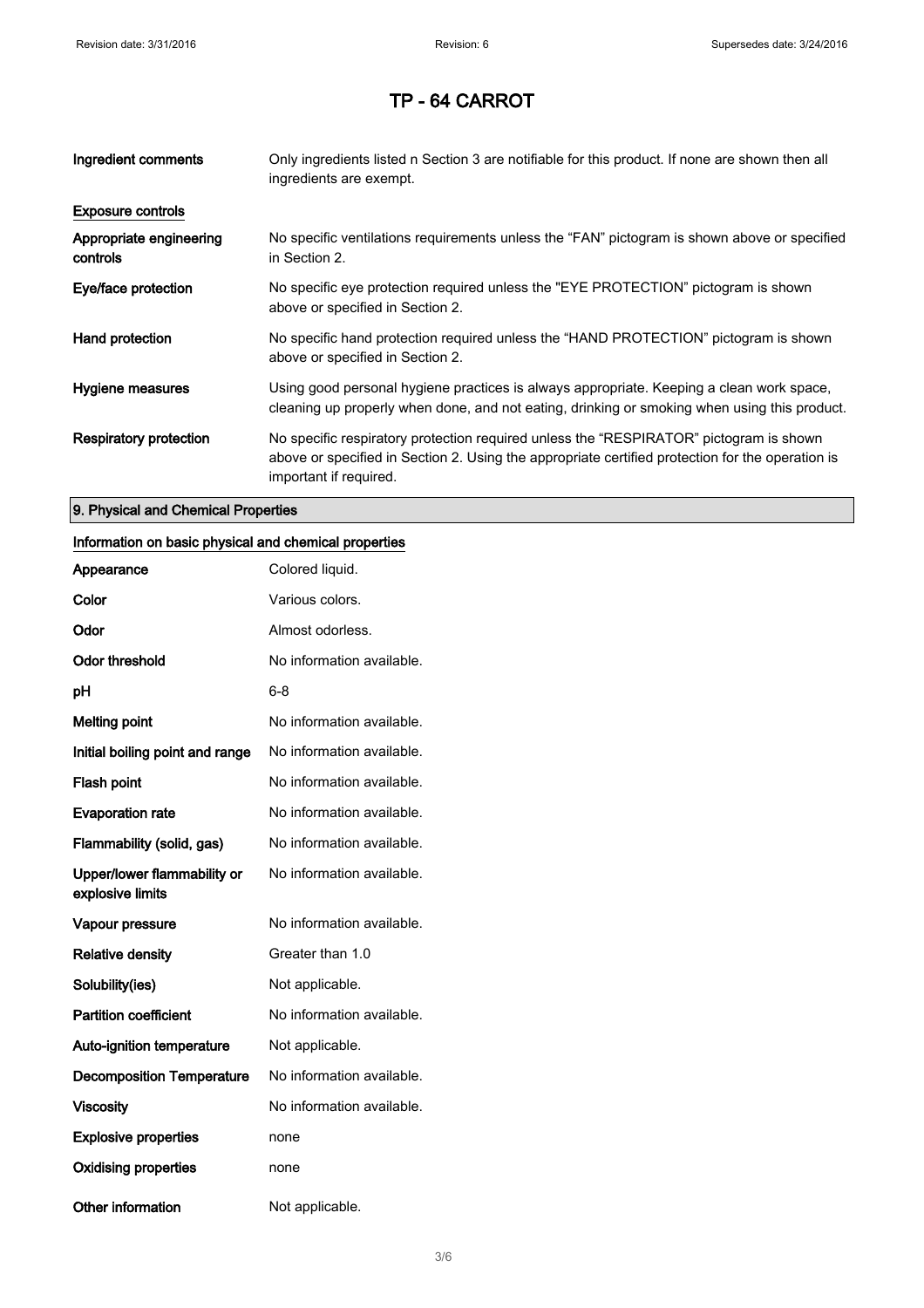| 10. Stability and reactivity          |                                                                                                                                                                                                                                                |
|---------------------------------------|------------------------------------------------------------------------------------------------------------------------------------------------------------------------------------------------------------------------------------------------|
| Reactivity                            | There are no known reactivity hazards associated with this product.                                                                                                                                                                            |
| <b>Stability</b>                      | No particular stability concerns.                                                                                                                                                                                                              |
| Possibility of hazardous<br>reactions | None known.                                                                                                                                                                                                                                    |
| <b>Conditions to avoid</b>            | None known.                                                                                                                                                                                                                                    |
| <b>Materials to avoid</b>             | None known.                                                                                                                                                                                                                                    |
| Hazardous decomposition<br>products   | None known.                                                                                                                                                                                                                                    |
| 11. Toxicological information         |                                                                                                                                                                                                                                                |
| Information on toxicological effects  |                                                                                                                                                                                                                                                |
| <b>Toxicological effects</b>          | Please read Section 2 thoroughly to understand the toxicological risks, (if any) and<br>precautions for safe use (if any).                                                                                                                     |
| Skin corrosion/irritation             |                                                                                                                                                                                                                                                |
| <b>Skin sensitization</b>             |                                                                                                                                                                                                                                                |
| <b>Skin sensitisation</b>             | Based on available data the classification criteria are not met.                                                                                                                                                                               |
| Eye contact                           | May cause temporary eye irritation.                                                                                                                                                                                                            |
| 12. Ecological Information            |                                                                                                                                                                                                                                                |
| Ecotoxicity                           | Please read Section 2 completely. If any environmental warnings such as; H411 or H412 are<br>listed in Section 2, please use appropriate procedures when disposing of product and<br>container. Do not put materials into waterways or sewers. |
| Toxicity                              |                                                                                                                                                                                                                                                |
| <b>Toxicity</b>                       | Please read Section 2 completely. If any environmental warnings such as; H411 or H412 are<br>listed in Section 2, please use appropriate procedures when disposing of product and<br>container. Do not put materials into waterways or sewers. |
| Persistence and degradability         |                                                                                                                                                                                                                                                |
| Persistence and degradability         | No data available.                                                                                                                                                                                                                             |
| Biodegradation                        | Not inherently biodegradable.                                                                                                                                                                                                                  |
| <b>Bioaccumulative potential</b>      |                                                                                                                                                                                                                                                |
| <b>Partition coefficient</b>          | No information available.                                                                                                                                                                                                                      |
| Mobility in soil                      |                                                                                                                                                                                                                                                |
| <b>Mobility</b>                       | Semi-mobile.                                                                                                                                                                                                                                   |
| Results of PBT and vPvB assessment    |                                                                                                                                                                                                                                                |
| Results of PBT and vPvB<br>assessment | This product does not contain any substances classified as PBT or vPvB.                                                                                                                                                                        |
| Other adverse effects                 |                                                                                                                                                                                                                                                |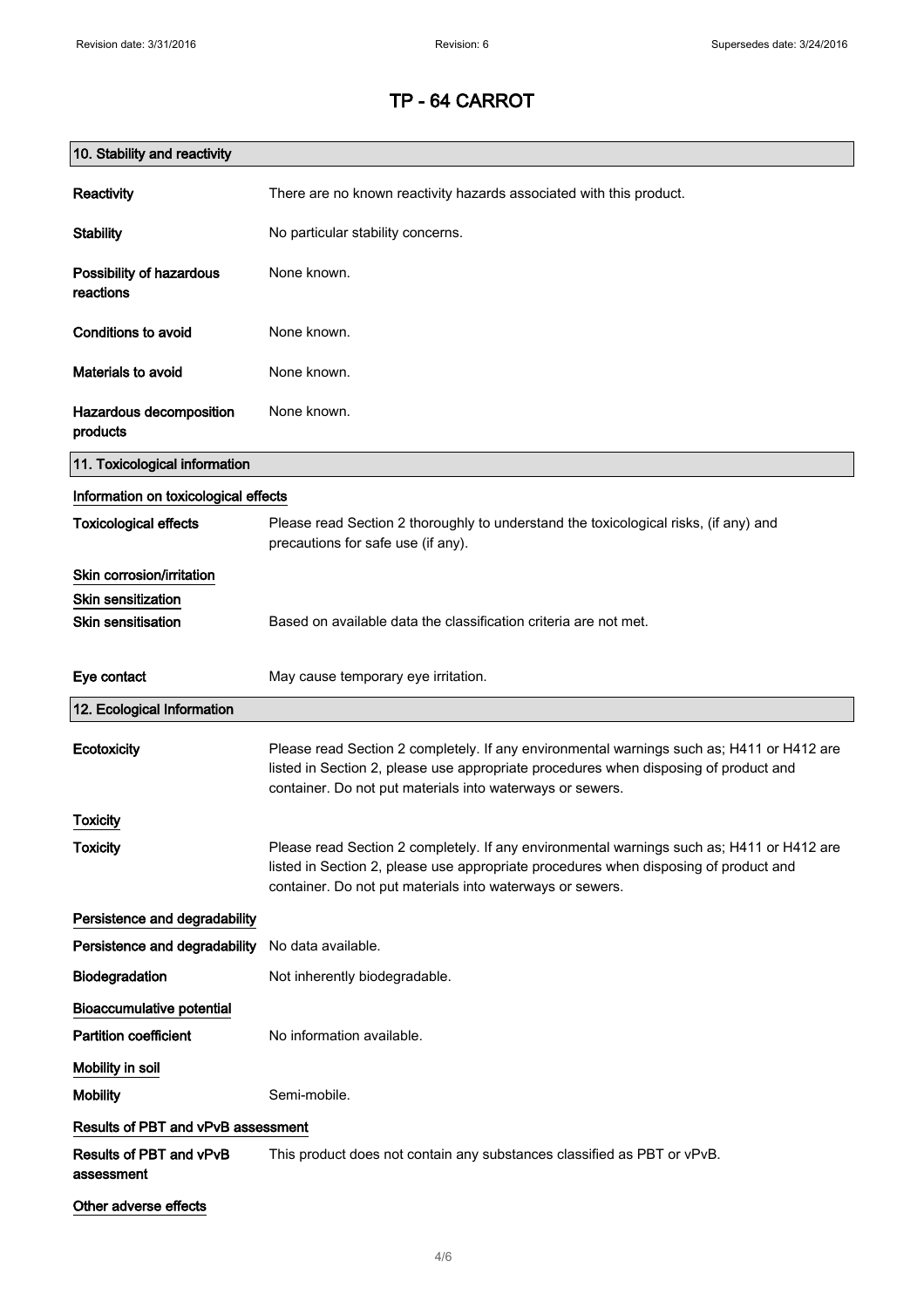| Other adverse effects                                                                                                                                                                                                                             | None known.                                                                                                                                                                                  |  |
|---------------------------------------------------------------------------------------------------------------------------------------------------------------------------------------------------------------------------------------------------|----------------------------------------------------------------------------------------------------------------------------------------------------------------------------------------------|--|
| 13. Disposal considerations                                                                                                                                                                                                                       |                                                                                                                                                                                              |  |
| Waste treatment methods                                                                                                                                                                                                                           |                                                                                                                                                                                              |  |
| <b>General information</b>                                                                                                                                                                                                                        | Dispose of waste product or used containers in accordance with local regulations When<br>handling waste, the safety precautions applying to handling of the product should be<br>considered. |  |
| 14. Transport information                                                                                                                                                                                                                         |                                                                                                                                                                                              |  |
| General                                                                                                                                                                                                                                           | The product is not covered by international regulations on the transport of dangerous goods<br>(IMDG, IATA, DoT).                                                                            |  |
| <b>UN Number</b>                                                                                                                                                                                                                                  |                                                                                                                                                                                              |  |
| Not applicable.                                                                                                                                                                                                                                   |                                                                                                                                                                                              |  |
| UN proper shipping name                                                                                                                                                                                                                           |                                                                                                                                                                                              |  |
| Not applicable.                                                                                                                                                                                                                                   |                                                                                                                                                                                              |  |
| Transport hazard class(es)                                                                                                                                                                                                                        |                                                                                                                                                                                              |  |
| No transport warning sign required.                                                                                                                                                                                                               |                                                                                                                                                                                              |  |
| Packing group                                                                                                                                                                                                                                     |                                                                                                                                                                                              |  |
| Not applicable.                                                                                                                                                                                                                                   |                                                                                                                                                                                              |  |
| <b>Environmental hazards</b>                                                                                                                                                                                                                      |                                                                                                                                                                                              |  |
| <b>Environmentally Hazardous Substance</b><br>Please refer to Section 2 for any environmental hazards associated with this product. If H411/H412 warnings are shown then<br>please verify packaging and labeling requirements for larger volumes. |                                                                                                                                                                                              |  |
| Special precautions for user                                                                                                                                                                                                                      |                                                                                                                                                                                              |  |
| Not applicable.                                                                                                                                                                                                                                   |                                                                                                                                                                                              |  |
| <b>Transport in bulk according to</b> Not applicable.<br>Annex II of MARPOL 73/78<br>and the IBC Code                                                                                                                                             |                                                                                                                                                                                              |  |
| 15. Regulatory information                                                                                                                                                                                                                        |                                                                                                                                                                                              |  |
| <b>US State Regulations</b><br>None of the ingredients are listed or exempt.                                                                                                                                                                      | California Proposition 65 Carcinogens and Reproductive Toxins                                                                                                                                |  |
| Inventories                                                                                                                                                                                                                                       |                                                                                                                                                                                              |  |
| Canada - DSL/NDSL<br>All the ingredients are listed or exempt.                                                                                                                                                                                    |                                                                                                                                                                                              |  |
| <b>US-TSCA</b><br>All the ingredients are listed or exempt.                                                                                                                                                                                       |                                                                                                                                                                                              |  |
| US - TSCA 12(b) Export Notification<br>All the ingredients are listed or exempt.                                                                                                                                                                  |                                                                                                                                                                                              |  |

16. Other information